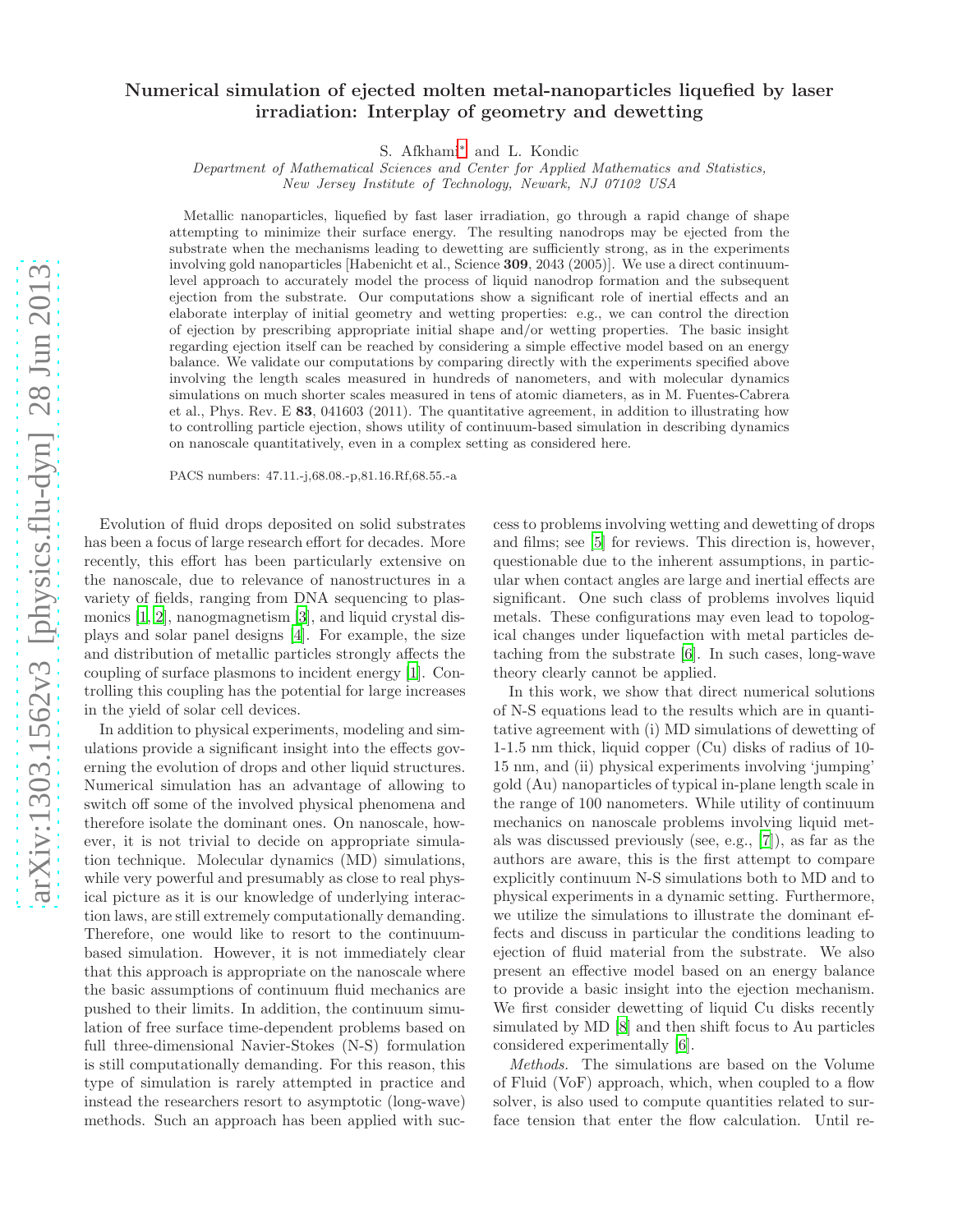cently, the VoF method was not deemed appropriate for the study of phenomena in which surface tension is the driving force. Recent improvements to calculating curvature and applying the surface tension force appear to resolve this issue [\[9\]](#page-4-8). Within this approach, one solves the three-dimensional N-S equations that govern the motion of the fluid both inside of the liquid domain, and in the surrounding gas phase. For Cu disk structures, a free-slip boundary condition is specified at the substrate; this choice is motivated by the MD simulations [\[8\]](#page-4-7). This assumption is also consistent with the fact that the length scale associated with slip is nanometric for most systems [\[10](#page-4-9)]. When considering Au structures, the Navier slip [\[11\]](#page-4-10) with slip length of 3 nm is imposed; this particular value is obtained by direct comparison with the experiments [\[6](#page-4-5)] and is further discussed in Supplementary Materials [\[12\]](#page-4-11). Such a value is also consistent with the MD simulations [\[13\]](#page-4-12), indicating slip lengths of a few nanometers for mesoscopic systems. The physical problem considered is the one of a Newtonian, isothermal, incompressible fluid and therefore in the present work we do not consider the effects related to phase change and/or thermal variation of material properties occurring in experiments [\[6](#page-4-5)]. Simulations are carried out on an adaptive mesh [\[14\]](#page-4-13), and numerical convergence has been verified by considering simulations with different grid resolutions [\[15\]](#page-4-14). See [\[12](#page-4-11)] for more details.

Results. Figure [1\(](#page-1-0)a) shows the evolution of a Cu disk of initial height  $h_0 = 15$  Å and radius  $R_0 = 150$  Å with an initial contact angle  $\theta_0 = 90^\circ$ , when the equilibrium contact angle  $\theta_{\text{eq}} = 80^{\circ}$ , that dewetts and collapses into a spherical cap. Figure [1\(](#page-1-0)b) and (c) show the front position,  $R(t)$ , and velocity,  $R(t)$ , respectively. We also show the results of the MD simulations obtained by employing two different Lennard-Jones (LJ) potentials, LJ-a and LJ-b, that differ by the depth of potential well [\[8\]](#page-4-7). These results show that our numerical results and the MD simulations yield fully consistent retraction time scales. We also see that  $\theta_{\text{eq}}$  influences the initial rapid retraction, with larger  $\theta_{\text{eq}}$  leading to faster dynamics for early times.

A different type of evolution occurs if  $\theta_{\text{eq}}$  is further increased. To illustrate this, Fig.  $2(a)$  shows snapshots of the profiles for  $h_0 = 15 \text{ Å}, R_0 = 150 \text{ Å}, \theta_0 = 90^{\circ}, \text{ and}$  $\theta_{\text{eq}} = 140^{\circ}$ . For this  $\theta_{\text{eq}}$ , the contraction is so fast that the nanodrop jumps off the surface, following elongation in the  $y$  direction (normal to the substrate). Similar behavior is observed for any  $\theta_{\text{eq}} \gtrsim 130^{\circ}$ , again in quantitative agreement with the MD simulations [\[8](#page-4-7)].

To gain additional insight regarding the effects that drive contraction, and possibly ejection of the fluid, we have carried out additional set of simulations with modified inertial effects. This was implemented by varying incompressible fluid density, but more generally the dynamics can be characterized by Ohnesorge number,  $Oh = \eta/\sqrt{\rho \sigma R_0}$ , which is related to the Reynolds number defined based on a characteristic capillary velocity,



<span id="page-1-0"></span>FIG. 1: (Color online) Evolution of a Cu disk  $(h_0 = 15 \text{ Å},$  $R_0 = 150 \text{ Å}, \ \theta_0 = 90^\circ \text{)}$ ; (a) Snapshots for  $\theta_{\text{eq}} = 80^\circ$ ; (b)  $R(t)$  and (c)  $\dot{R}(t)$  for  $(\blacksquare)$   $\theta_{\text{eq}} = 80^{\circ}$  and  $(\blacktriangle)$   $\theta_{\text{eq}} = 115^{\circ}$ . MD simulations for  $(\bullet)$  LJ-a,  $\theta_{\text{eq}} = 116^{\circ}$ , and  $(\bullet)$  LJ-b,  $\theta_{\text{eq}} =$ 75.6°, with  $h_0 = 10 \text{ Å}$  and (A) LJ-b with  $h_0 = 15 \text{ Å}$  [\[8\]](#page-4-7). Predictions of the model, Eq. [\(1\)](#page-1-1), for  $\theta_{\text{eq}} = 80^{\circ}$  (solid green line) and 115<sup>°</sup> (dashed blue line).  $Oh \approx 0.35$ .

 $\sigma/\eta$ , as  $Re = Oh^{-2}$ . For liquid Cu results in Fig. [1,](#page-1-0)  $Oh \approx 0.35$ , suggesting that inertial effects are important; the same conclusion can be reached by considering an intrinsic length scale,  $\ell_v = \eta^2/(\rho \sigma)$ , above which inertial effects become significant; for liquid Cu,  $\ell_v \approx 1.78$ nm, therefore smaller than typical length scales consid-ered here. As an example, Fig. [2\(](#page-2-0)b) and (c) show  $R(t)$ and  $R(t)$  for  $Oh \approx 0.35$  and  $Oh \approx 1.1$ . Reduced inertial effects eliminate the most noticeable feature of the dewetting: nanodroplets do not detach from the surface for the same  $\theta_{\text{eq}}$ . Additional simulations have shown that even for  $\theta_{\text{eq}} = 150^{\circ}$  there is no detachment for  $Oh \approx 1.1$ .

A basic understanding of the effects that drive the fluid evolution can be reached by a relatively simple effective model based on the balance of relevant energies. In this model, the evolution of the nanodisk obeys the energy balance equation

<span id="page-1-1"></span>
$$
\frac{\partial}{\partial t} \left[ E_k + E_s \right] + D = 0 \;, \tag{1}
$$

where  $E_k$ ,  $E_s$  are the kinetic and surface energy, respectively, and  $D$  is the rate of energy loss due to viscous dissipation, neglecting the gravitational energy. In this model, we describe the nanodisk dynamics by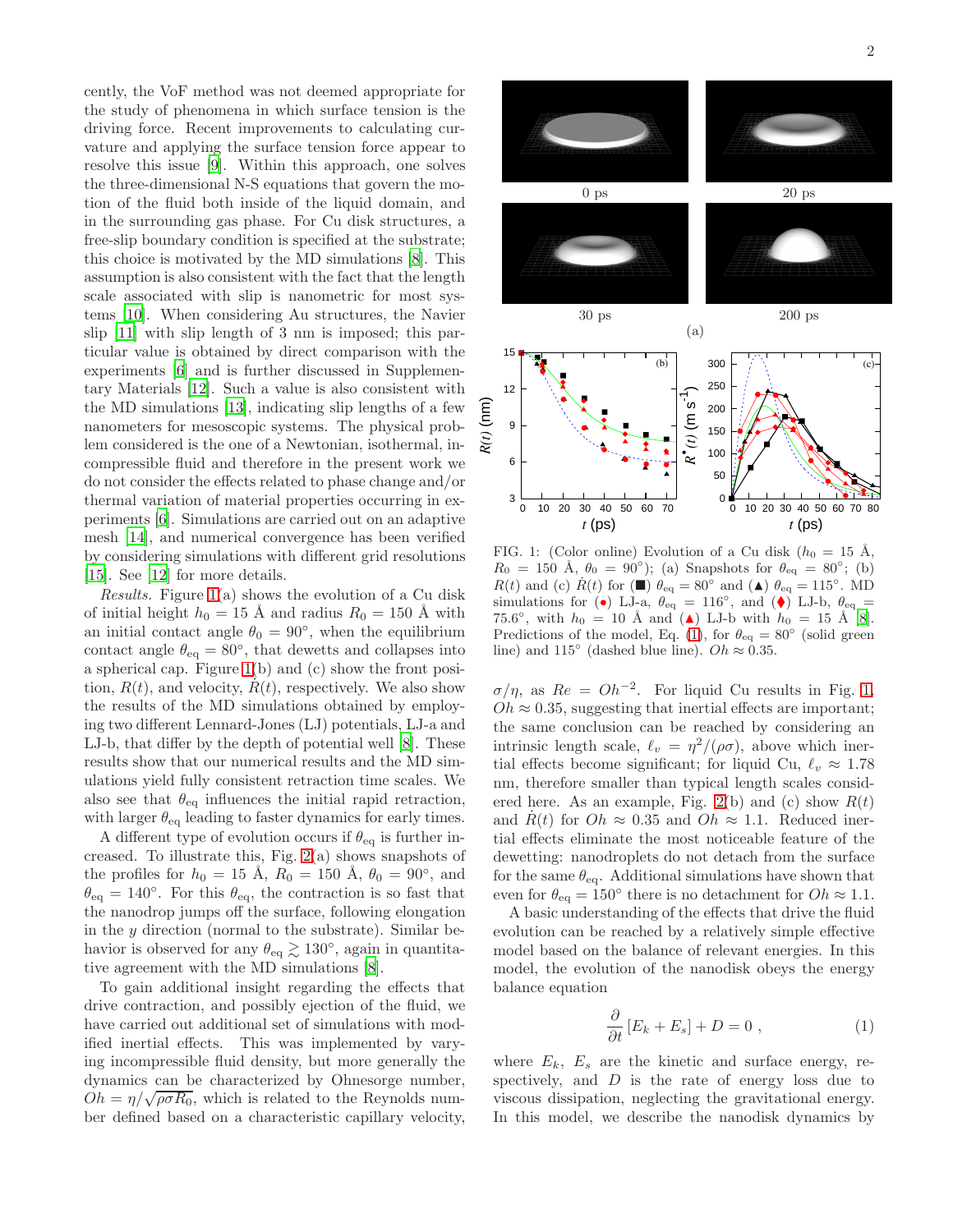

<span id="page-2-0"></span>FIG. 2: (Color online) Evolution of a disk  $(h_0 = 15 \text{ Å},$  $R_0 = 150 \text{ Å}, \theta_0 = 90^\circ \text{)}$ ; (a) for  $\theta_{\text{eq}} = 140^\circ$ , the disk detaches at around 100 ps (see also the animation in [\[12](#page-4-11)]); (b)  $R(t)$ and (c)  $\dot{R}(t)$  for  $\theta_{\text{eq}} = 80^{\circ}$  (■)/(■) and 140° (•)/(•) when  $Oh \approx 0.35$  (black) and  $Oh \approx 1.1$  (green). Predictions of the model, Eq. [\(1\)](#page-1-1), for  $\theta_{\text{eq}} = 80^{\circ}$  (solid red line) and  $\theta_{\text{eq}} = 140^{\circ}$ (dashed blue line) when  $Oh \approx 1.1$ .

a fluid cylinder evolving on a solid substrate; a similar model has been considered for a drop impact prob-lem [\[17](#page-4-15)]. Here,  $E_k = \rho \int_{\Omega} |\vec{V}|^2 d\Omega/2$  where the integration is over the fluid cylinder, and  $\vec{V} = \vec{V}(\vec{x}, t)$  is the axially symmetric fluid velocity. Using Young's law [\[18\]](#page-4-16),  $E_s = \sigma \left[ \pi R(t)^2 (1 - \cos \theta_{\text{eq}}) + 2\pi R(t) h(t) \right]$ , where  $R(t)$  is the wetted radius and  $h(t)$  is the cylinder height. The viscous dissipation energy  $D = \int_{\Omega} (\tilde{\tau} : \nabla \vec{V}) d\Omega$ , where  $\tilde{\tau}$  is the shear stress tensor. Using axisymmetric stagnation point flow and the conservation of mass, Eq. [\(1\)](#page-1-1) reduces to a nonlinear second-order variable-coefficient ordinary differential equation given in [\[12\]](#page-4-11). This equation is then solved numerically, and the results are shown together with the computational results in Figs. [1](#page-1-0) and [2](#page-2-0) (plane lines). We find very reasonable degree of agreement, suggesting that this simple model captures well the main mechanisms driving fluid contraction.

Figure [3](#page-2-1) shows additional comparison between the numerical simulation and the effective model. In Fig. [3\(](#page-2-1)a), we observe that both the simulations and the model, Eq. [\(1\)](#page-1-1), predict approximately linear dependence of the ejection velocity on  $\cos \theta_{\text{eq}}$ . We expect that the discrepancy between the two is maily due to the deficiency of



<span id="page-2-1"></span>FIG. 3: (Color online) (a) The effect of  $\theta_{\text{eq}}$  on the ejection velocity,  $V_d$ , for a Cu nanodisk  $(h_0 = 15 \text{ Å}, R_0 = 150 \text{ Å})$ predicted by the model based on Eq. [\(1\)](#page-1-1) ( $\triangle$ ), see also Eq. (13) in [\[12](#page-4-11)], and simulations  $(\blacksquare)$ . (b) Phase diagram showing the influence of  $Oh$  and  $\theta_{eq}$  on the ejection. The solid line is based on the model, Eq. [\(1\)](#page-1-1), see also Eq. (13) in [\[12\]](#page-4-11), and the symbols mark the result of the numerical simulation showing detaching  $(\blacksquare)$  and non-detaching  $(\blacktriangle)$  nanodrops. A linear fit to the solid line yields a slope of 0.0075.



<span id="page-2-2"></span>FIG. 4: Evolution of a Au equilateral triangle  $(a = 405$ nm,  $h_0 = 47$  nm,  $\theta_0 = 90^\circ$ , and  $\theta_{\text{eq}} = 140^\circ$ ). The structure collapses into a droplet and detaches at  $t \approx 7$  ns (see also the animation in [\[12](#page-4-11)]).

the model for large  $\theta_{\text{eq}}$  [\[12](#page-4-11)]. Figure [3\(](#page-2-1)b) show a phase diagram in  $(Oh, \theta_{eq})$  parameter space illustrating the criteria for ejection resulting from the model, together with the results of the numerical simulation, concentrating here on small values of Oh. Although the model underpredicts  $\theta_{\text{eq}}$  required for ejection, we note a consistent trend of the results. Note that for large  $Oh \approx 1.1$ considered previously, both the model and the simulation are in non-detaching regime. Further investigation of the results of the model suggests that the ejection velocity increases approximately linearly as Oh decreases when  $\theta_{\text{eq}}$  is fixed (see [\[12](#page-4-11)] for more details).

Next we consider the configuration representative of physical experiments where Au triangular structures were liquefied and let to evolve on  $SiO<sub>2</sub>$  substrate [\[6\]](#page-4-5). Figure [4](#page-2-2) shows the snapshots of initially equilateral triangle  $(\theta_0 = 90^\circ)$ . The dewetting process first starts at the vertices, where the curvature is high. Due to high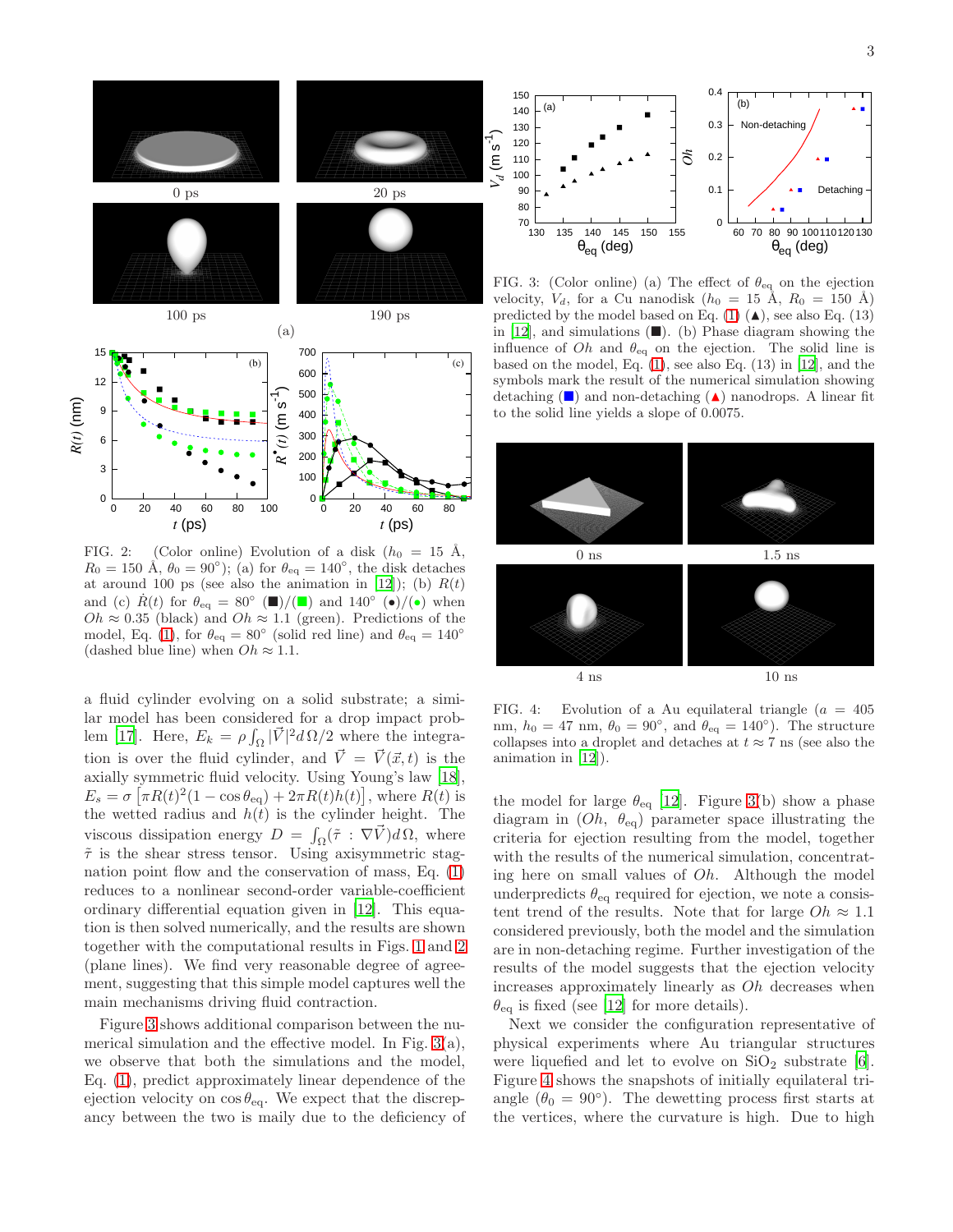

<span id="page-3-0"></span>FIG. 5: Evolution of a Au isosceles triangle for  $h_0 = 24$  nm,  $\theta_0 = 90^\circ$ , long sides  $a = 438$  nm and short side  $b = 247$  nm;  $\ddot{\theta}_{\text{eq}} = 140^{\circ}$ . The triangle collapses into a droplet and detaches from the substrate at around 5 ns (see also the animation in [\[12](#page-4-11)]).

surface tension and large  $\theta_{\text{eq}}$ , the fluid starts to accumulate there. The humps at the vertices then coalesce into a droplet. Owing to a low viscosity of liquid gold, inertial effects dominate over viscous dissipation (here  $Oh \approx 0.047$  [\[12\]](#page-4-11)), giving rise to an upward movement that leads to droplet detaching from the surface with a velocity of  $\approx 24 \text{ m s}^{-1}$ . This process is consistent with the dewetting induced ejection mechanism outlined in [\[6\]](#page-4-5). We note the consistency of the time scales found by the simulations and the experiments in [\[6](#page-4-5)], where an ejection time scale of the order of 10 ns was observed. In addition to comparing favorably with experiments, the simulations allow for an additional insight since it is possible to explore very fast time scales, and also easily vary the parameters, such as  $\theta_{\text{eq}}$  and the initial shape, and ask what is their influence on the outcome.

To illustrate the influence of geometry, we consider isosceles triangles. Figure [5](#page-3-0) shows a perhaps unexpected result, that despite the fact that the vertex at the smallest angle collapses the fastest due to a higher curvature, the vertices at the larger angles arrive sooner to the center (future work should analyze how general this result is). This mismatch excites oscillations of the droplet translating into a tumbling movement after the ejection.

Next, we ask whether the ejection angle,  $\alpha$ , is always  $\pi/2$ . We find that  $\alpha$  can be influenced for asymmet-



<span id="page-3-1"></span>FIG. 6: x-y cross sections of Au isosceles triangles for  $h_0 = 24$ nm and  $\theta_0 = 90^{\circ}$ ; (a-b)  $a = 438$  nm and  $b = 247$  nm for (a)  $\theta_{\text{eq}} = 130^{\circ}$ , (b)  $140^{\circ}$ , showing the increase of ejection angle,  $\alpha$ , as  $\theta_{\text{eq}}$  is increased (note that in (a),  $\alpha = 0$ ); (c-d)  $\theta_{\text{eq}} = 145^{\circ}$ , and (c)  $a = 362$  nm,  $b = 185$  nm, (d)  $a = 475$  nm,  $b = 308$ nm;  $t = 0$ , 0.6, 1.2, 3, 4.4, 11, 19, 35 ns. (e-f) Ejection angle  $\alpha$  versus the  $\theta_{eq}$  (e), when  $a/b \approx 1.77$ , and the initial geometrical ratio  $a/b$  (f), when  $\theta_{\text{eq}} = 145^{\circ}$ .

ric collapse, and present two means for controlling it by modifying: (i)  $\theta_{\text{eq}}$  and (ii) the initial geometry. Figure [6\(](#page-3-1)a-b) shows that increasing  $\theta_{\text{eq}}$  alters the no-ejection  $(\alpha = 0)$  to a directional ejection  $(0 \le \alpha \le \pi/2)$ . A qualitative understanding can be reached by recalling that  $\alpha \neq \pi/2$  is due to the lack of synhronicity of the collapse. A larger  $\theta_{\text{eq}}$  results in higher surface energy, speeding up the fluid at the vertices. Therefore for larger  $\theta_{\text{eq}}$ , collapse is more synchronous and  $\alpha$  is closer to  $\pi/2$ . For smaller  $\theta_{eq}$ ,  $\alpha$  may vanish (see Figure [6\(](#page-3-1)a)), *i.e.* ejection does not happen, while an equilateral triangle with the same  $\theta_{\text{eq}}$  does eject, illustrating the effect of asymmetry. We next consider the aspect ratio of the lengths,  $(a, b)$ , of triangle sides, and find that the larger  $a/b$  ratios lead to increased asymmetry of the collapse and smaller  $\alpha$ , as shown in Fig.  $6(c-d)$ .

Figures [6\(](#page-3-1)e) and (f) show  $\alpha$  versus  $\theta_{eq}$  for fixed  $a/b$ , and versus  $a/b$  for fixed  $\theta_{eq}$ , respectively. In Fig. [6\(](#page-3-1)e) we see that the ejection angle increases monotonically with an increase of  $\theta_{\text{eq}}$  with no ejection for  $\theta_{\text{eq}} \lesssim 135^{\circ}$ . Figure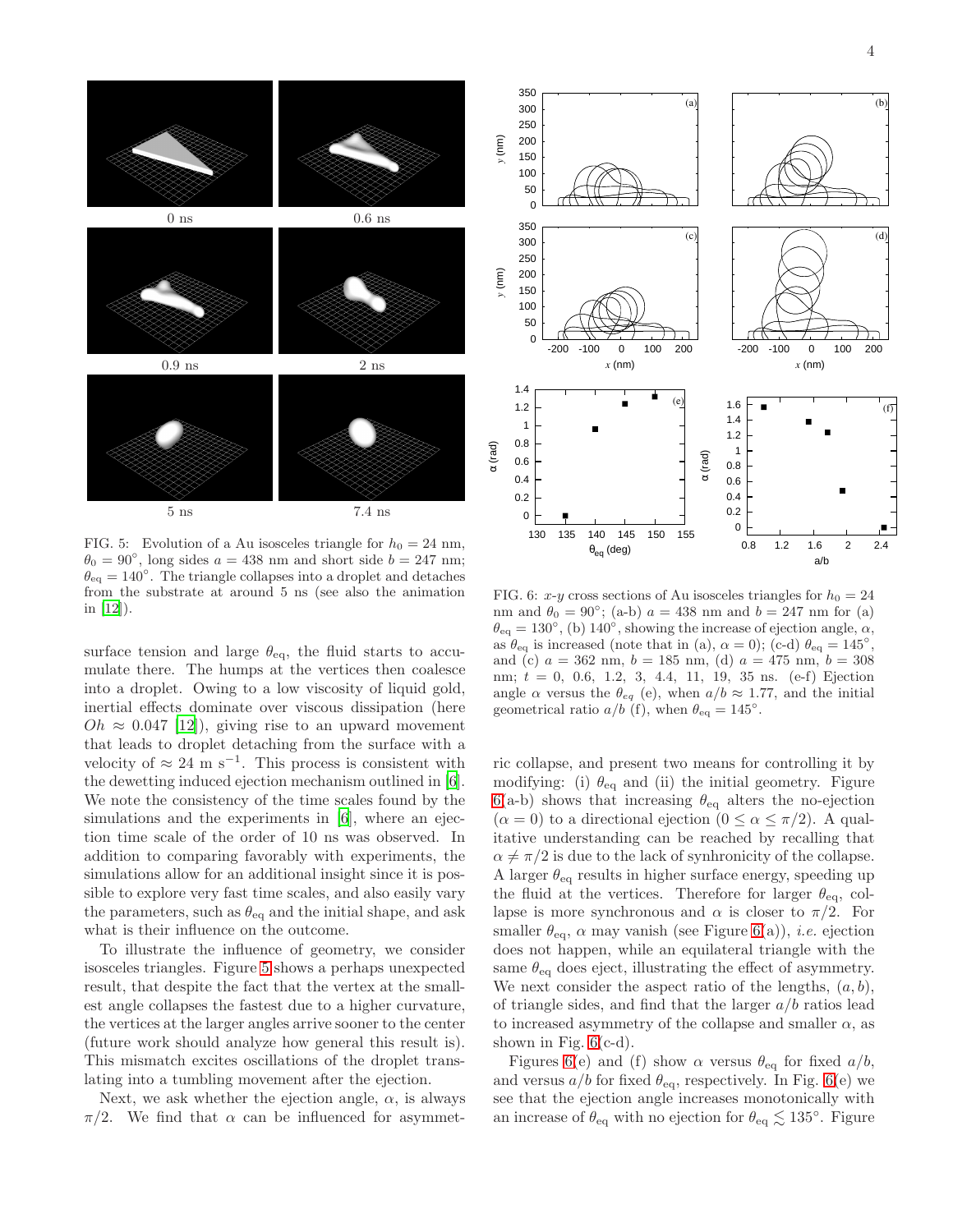$6(f)$  $6(f)$  shows that  $\alpha$  decreases with increased asymmetry and that for the considered  $\theta_{\text{eq}}$ , the ejection does not occur, *i.e.*  $\alpha = 0$ , when  $a/b \ge 2.4$ . Very large ratios lead to a different type of dynamics: Rayleigh-Plateau type of breakup, see [\[16](#page-4-17)] for discussion in the context of liquid metals. More elaborate analysis of the influence of geometry and wetting properties is needed to fully understand the dynamics - we leave this for future work.

Conclusions. In this work, we have demonstrated that continuum simulations provide a good qualitative agreement with both MD simulations on the length scales in the range of 1-10 nm, and with the physical experiments with in-plane length scales measured in the range of 100 nanometers. We expect that this finding will further motivate modeling and computational work on these scales, since it is suggesting that the continuum-based simulation has a predictive power. For the problem of dewetting and possibly detaching nanodrops, the simulations provide precise insight regarding the influence of inertial, viscous, and capillary forces, in addition to the liquid/solid interaction. This insight is also confirmed by a simple model based on an energy balance and accounting for viscous energy losses. Furthermore, the simulations provide a clear prediction that the direction of ejection of fluid from the substrate can be influenced (and controlled) by modifying either the wetting properties or the initial geometry. Future computational and modeling work will include the thermal and phase change effects, as well as more accurate modeling of liquid-solid interaction in the vicinity of contact lines, allowing to even more accurately model the dynamics of liquid metals on nanoscale.

- <sup>∗</sup> Electronic address: [shahriar.afkhami@njit.edu](mailto:shahriar.afkhami@njit.edu)
- <span id="page-4-0"></span>[1] S. Maier, Plasmonics: Fundamentals and Applications (Springer-Verlag, New York, 2007).
- <span id="page-4-1"></span>[2] H. Atwater and A. Polman, Nat. Mat. 9, 9 (2010).
- <span id="page-4-2"></span>[3] S. Baderi, Rev. Mod. Phys. **78**, 1 (2006).
- <span id="page-4-3"></span>[4] S. A. Maier et al., Nat. Mat. 2, 229 (2003); S. Sun et al., Science 287, 1989 (2000).
- <span id="page-4-4"></span>[5] A. Oron, S. H. Davis, and S. G. Bankoff, Rev. Mod. Phys. 69, 931 (1997); R. Craster and O. Matar, Rev. Mod. Phys. 81, 1131 (2009).
- <span id="page-4-5"></span>[6] A. Habenicht et al., Science **309**, 2043 (2005).
- <span id="page-4-6"></span>[7] J. C. Burton, J. E. Rutledge, and P. Taborek, Phys. Rev. Lett. 92, 244505 (2004).
- <span id="page-4-7"></span>[8] M. Fuentes-Cabrera et al., Phys. Rev. E 83, 041603  $(2011).$
- <span id="page-4-8"></span>[9] M. Sussman, J. Comput. Phys 187, 110 (2003); S. Afkhami and M. Bussmann, Int. J. Numer. Meth. Fluids 57, 453 (2008); S. Afkhami and M. Bussmann, Int. J. Numer. Meth. Fluids 61, 827 (2009).
- <span id="page-4-9"></span>[10] D. Bonn et al., Rev. Mod. Phys. 81, 739 (2009).
- <span id="page-4-10"></span>[11] P. J. Haley and M. J. Miksis, J. Fluid Mech. 223, 57 (1991).
- <span id="page-4-11"></span>[12] See Supplemental Material including animations at [URL will be inserted by publisher].
- <span id="page-4-12"></span>[13] T. Qian, X.-P. Wang, and P. Sheng, Phys. Rev. Lett. 93, 094501 (2004).
- <span id="page-4-13"></span>[14] S. Popinet, J. Comput. Phys. **190**, 572 (2003).
- <span id="page-4-14"></span>[15] S. Afkhami, S. Zaleski, and M. Bussmann, J. Comput. Phys. 228, 5370 (2009).
- <span id="page-4-17"></span>[16] L. Kondic et al., Phys. Rev. E 79, 026302 (2009); J. D. Fowlkes et al., Nano Lett. 11, 2478 (2011).
- <span id="page-4-15"></span>[17] H.-Y. Kim and J.-H. Chun, Phys. Fluids **13**, 643 (2001); P. Attané, F. Girard, and V. Morin, Phys. Fluids 19, 012101 (2007).
- <span id="page-4-16"></span>[18] T. Young, Philos. Trans. R. Soc. London 95 (1805).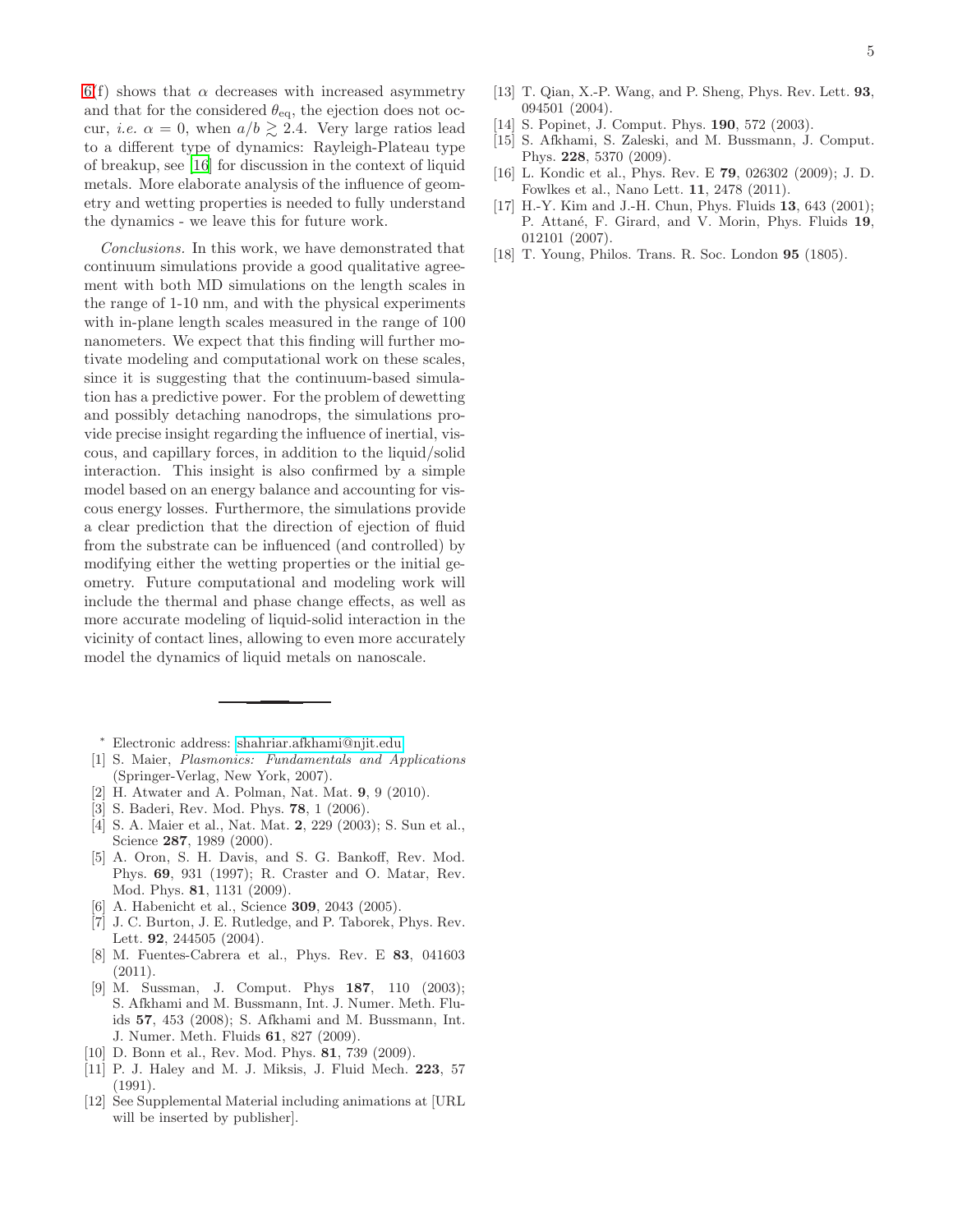Supplementary Material: Numerical simulation of ejected molten metal-nanoparticles liquefied by laser irradiation: Interplay of geometry and dewetting

#### MATHEMATICAL MODEL

The equations of conservation of mass,  $\nabla \cdot \vec{U} = 0$ , and momentum are written as

<span id="page-5-0"></span>
$$
\frac{\partial}{\partial t}(\rho \vec{U}) + \nabla \cdot (\rho \vec{U} \vec{U}) = -\nabla p + \nabla \cdot \tilde{\tau} + \vec{F}_{st}, \qquad (2)
$$

where  $\vec{U} = (u, v, w)$  represents the velocity vector, p the pressure,  $\rho$  the fluid density,  $\tilde{\tau}$  the shear stress tensor, and  $\vec{F}_{st}$  the surface tension force (per unit volume) acting on the fluid. The shear stress tensor is defined as  $\tilde{\tau}$  =  $\eta(\nabla \vec{U} + (\nabla \vec{U})^T)$ , where  $\eta$  represents the fluid dynamic viscosity.

The flow equations have been written in an Eulerian frame of reference, and thus a solution of these equations must be coupled with a methodology for following the deforming fluid-fluid interface. Here, the 'Volume of Fluid' (VoF) algorithm is implemented [\[1](#page-7-1)[–3\]](#page-7-2). Volume tracking requires the introduction of a scalar function  $f$  defined as

$$
f = \begin{cases} 0 & \text{in fluid } 1 \\ 1 & \text{in fluid } 2, \end{cases}
$$

for a two fluid system. Since  $f$  is passively advected with the flow, it satisfies the advection equation

$$
\frac{\partial f}{\partial t} + (\vec{U} \cdot \nabla)f = 0.
$$
 (3)

Density and viscosity are then evaluated via volumeweighted formulae as  $\rho = \rho_1 + (\rho_2 - \rho_1)f$  and  $\eta =$  $\eta_1 + (\eta_2 - \eta_1) f$ , respectively, where subscripts 1 and 2 refer to fluids 1 and 2, respectively.

The surface tension force  $\vec{F}_{st}$  in [\(2\)](#page-5-0) is reformulated as an equivalent volume force [\[4\]](#page-7-3), which is non-zero only at each interface cell

$$
\vec{F}_{st} = \sigma \kappa \delta_S \hat{n},\tag{4}
$$

where  $\sigma$  is a constant interfacial tension and  $\delta_S$  denotes the Dirac delta function for the surface separating the fluids. The curvature  $\kappa$  and unit normal  $\hat{n}$  directed into fluid 1 are geometric characteristics of the surface and are described in terms of f and computed with a secondorder 'height-function' (HF) method [\[5](#page-7-4)[–8\]](#page-7-5). Within the VoF-based sharp surface tension representation,  $\delta_S \hat{n}$  is equivalent to  $\nabla f$ , thus

$$
\vec{F}_{st} = \sigma \kappa \nabla f. \tag{5}
$$

If partial slip is allowed at the contact line, we impose the Navier slip boundary condition [\[9\]](#page-7-6) at the (static) solid surface  $y = 0$ ,

$$
(u, w)|_{y=0} = \lambda \partial(u, w) / \partial y|_{y=0}, \tag{6}
$$

where  $\lambda$  is the slip length. For dynamic contact lines, the Navier slip boundary condition leads to a regularization of the viscous stress singularity at the contact line [\[9](#page-7-6)].

#### COMPUTATIONAL MODEL

The main issue is the imposition of the contact angle, described in [\[3,](#page-7-2) [7\]](#page-7-7). Briefly, within our VoF framework, the contact angle boundary condition enters the N-S solver in two ways: it defines the orientation  $\hat{n}$  of the VoF interface reconstruction at the contact line, and it influences the calculation of the contact line curvature; together, these two reflect the wettability of the surface. We implement the HF methodology to impose the contact angle in 3D [\[3\]](#page-7-2). The HF methodology accurately computes interface curvatures at the contact line, values that converge with mesh refinement. In our HF methodology, the curvature at the contact line is computed at the desired contact angle in order to balance the surface tension forces on the contact line as in Young's relation  $|10|$ 

$$
\sigma \cos \theta_{\text{eq}} = \sigma_{sg} - \sigma_{sl},\tag{7}
$$

where  $\sigma_{sa}$  and  $\sigma_{sl}$  are interfacial tensions for the solid-gas and solid-liquid surfaces, respectively. If the actual contact angle is out of equilibrium, the resulting mismatch in curvature generates a kink in force thus driving the contact line to configuration that satisfies Young's relation.

### EFFECTIVE MODEL



<span id="page-5-1"></span>FIG. 7: Cylindrical model of nanodisk retraction.  $\vec{V}$  =  $(V_x, V_y)$  is the axially symmetric fluid velocity; x is the radial coordinate and  $y$  is the height.

Following [\[11,](#page-7-9) [12\]](#page-7-10), we developed a simple model for the evolution of the nanodisk based on the energy balance. In this model, an ordinary differential equation for the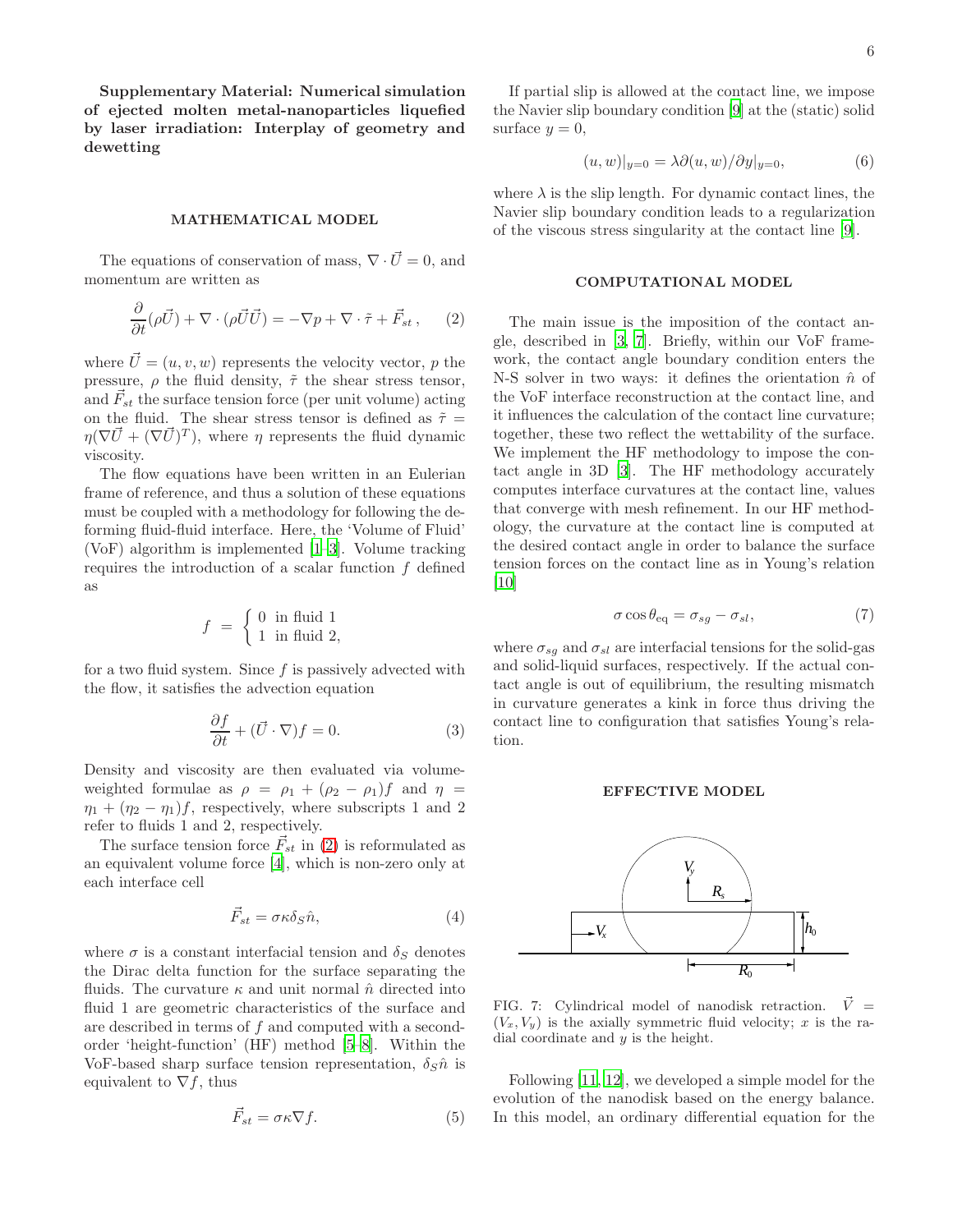wetted radius  $R(t)$  of a nanodisk is developed by modeling the retraction dynamics of a fluid cylinder of radius  $R$ and thickness h evolving on a solid substrate, see Fig. [7.](#page-5-1) In this model, the kinetic energy of a drop of volume  $\Omega$ is defined as

<span id="page-6-2"></span>
$$
E_k = \frac{\rho}{2} \int_{\Omega} (V_x^2 + V_y^2) d\Omega.
$$
 (8)

The surface energy is defined as

$$
E_s = \sigma \left[ \pi R(t)^2 (1 - \cos \theta_{\text{eq}}) + 2\pi R(t) h(t) \right]. \tag{9}
$$

The rate of energy loss due to viscous dissipation is defined as

<span id="page-6-3"></span>
$$
D = 2\eta \int_{\Omega} \left[ \left( \frac{\partial V_x}{\partial x} \right)^2 + \left( \frac{V_x}{x} \right)^2 + \left( \frac{\partial V_y}{\partial y} \right)^2 + \frac{1}{2} \left( \frac{\partial V_x}{\partial y} + \frac{\partial V_y}{\partial x} \right)^2 \right] d\Omega.
$$
 (10)

We assume an axisymmetric stagnation point flow

<span id="page-6-0"></span>
$$
V_y = \frac{-2}{R} \frac{dR(t)}{dt} y = \frac{1}{h(t)} \frac{dh(t)}{dt} y,\tag{11}
$$

<span id="page-6-1"></span>
$$
V_x = \frac{1}{R} \frac{dR(t)}{dt} x = \frac{-1}{2h(t)} \frac{dh(t)}{dt} x.
$$
 (12)

We note that the velocity field assumed by Eqs.  $(11)$  and [\(12\)](#page-6-1) is shear free and so imply a slip at the solid substrate. This is consistent with the assumption of a freeslip boundary condition specified at the substrate for our nanodisk direct numerical solution. The energy balance, in dimensional form, reads

<span id="page-6-4"></span>
$$
\frac{\partial}{\partial t} \left[ E_k + E_s \right] + D = 0, \tag{13}
$$

where we neglect the gravitational energy. Using the velocity field, Eqs.  $(11)$  and  $(12)$  in Eqs.  $(8)$  and  $(10)$ , the volume conservation  $R(t)^2 h(t) = R_0^2 h_0$ , and taking the time derivative in Eq. [\(13\)](#page-6-4), we arrive at the following nonlinear second-order variable-coefficient ordinary differential equation

<span id="page-6-5"></span>
$$
A(R)\ddot{R} + B(R)\dot{R}^2 + C(R)\dot{R} + D(R) = 0, \qquad (14)
$$

where

$$
A(R) = \rho \left(\frac{4}{3} \frac{R_0^4 h_0^2}{R^6} + \frac{1}{2}\right), \quad B(R) = -\rho \left(\frac{4 R_0^4 h_0^2}{R^7}\right),
$$
  

$$
C(R) = \frac{12\eta}{R^2}, \quad D(R) = \sigma \left(\frac{2R}{R_0^2 h_0} (1 - \cos \theta_{\text{eq}}) - \frac{2}{R^2}\right),
$$

with the initial conditions  $R(t = 0) = R_0$  and  $R(t = 0)$ 0) = 0. We compute  $R(t)$  and  $R(t)$  by solving the initial

| $\rho_{\text{air}}(\text{kg m}^{-3})$               | 1.225                                                                                   | 1.225   |
|-----------------------------------------------------|-----------------------------------------------------------------------------------------|---------|
| $\eta_{\rm air}({\rm kg}~{\rm m}^{-1}{\rm s}^{-1})$ | 0.00002                                                                                 | 0.00002 |
| $\rho_{\rm drop}(\text{kg m}^{-3})$                 | 7900                                                                                    | 17310   |
|                                                     | $\eta_{\rm drop}(\text{kg m}^{-1}\text{s}^{-1})$ 0.004288 (@ 1500 K) 0.00425 (@ 1500 K) |         |
| $\sigma(\text{kg s}^{-2})$                          | 1.305                                                                                   | 1.15    |
| $Oh = \eta/\sqrt{\rho \sigma L}$                    | 0.35                                                                                    | 0.047   |
|                                                     |                                                                                         |         |

<span id="page-6-7"></span>TABLE I: Overview of the sets of parameters used in the numerical simulations [\[13,](#page-7-11) [14](#page-7-12)]. Initial conditions are specified in terms of disk radius,  $R_0$  for Cu and a typical length of a triangle side,  $L_0$  for Au. In computing Ohnesorge number, Oh, for the typical length scale,  $L$ , we use  $R_0$  for Cu and  $L_0$ for Au.

value problem [\(14\)](#page-6-5) using the forth-order Runge-Kutta method. One would naturally consider detachment when  $R = 0$ . Eq. [\(14\)](#page-6-5) however becomes singular when  $R \rightarrow$ 0. We propose the following procedure to alleviate this numerical difficulty. When detachment occurs, as  $t \rightarrow$  $\infty$ , the total surface energy will be equal to the surface energy of a spherical droplet of radius  $R_s = (\frac{3}{4}R_0^2 h_0)^{1/3}$ (see Fig. [7\)](#page-5-1), thus

<span id="page-6-6"></span>
$$
\sigma \left[ \pi R (t \to \infty)^2 (1 - \cos \theta_{\text{eq}}) + 2\pi \frac{R_0^2 h_0}{R(t \to \infty)} \right] = 4\pi \sigma \left( \frac{3}{4} R_0^2 h_0 \right)^{2/3}, \quad (15)
$$

where  $R(t \to \infty)$  is the radius of the wetted base as  $t \to \infty$ . We use Eq. [\(15\)](#page-6-6) to calculate  $R(t \to \infty)$  as a function of  $\theta_{eq}$ . Let us denote this detachment radius  $R_d$ . When numerically computed  $R(t)$  equals  $R_d$ , we consider the drop detached and calculate its ejection velocity. If  $R(t)$  never reaches  $R_d$ , we then consider the disk only collapsing into a sessile drop on the substrate. We note that Eq. [\(15\)](#page-6-6) leads to a real positive solution for  $R_d$  only for  $\theta_{\text{eq}} \lesssim 107^{\circ}$ , where  $R \lesssim 0.44$ . We use this value of R as the one at which the drop detaches from the substrate when  $\theta_{\text{eq}} \geq 107^{\circ}$ .

### COMPUTATIONAL PARAMETERS

Table [I](#page-6-7) provides an overview of the parameter sets used. The computational domain is  $L_x \times L_y \times L_z$  and the maximum grid resolution of the adaptive mesh is represented by  $\Delta$ . For all the simulations, an open boundary condition (pressure and velocity gradient equal zero) is imposed at the top and a symmetry boundary condition is imposed on the lateral sides.